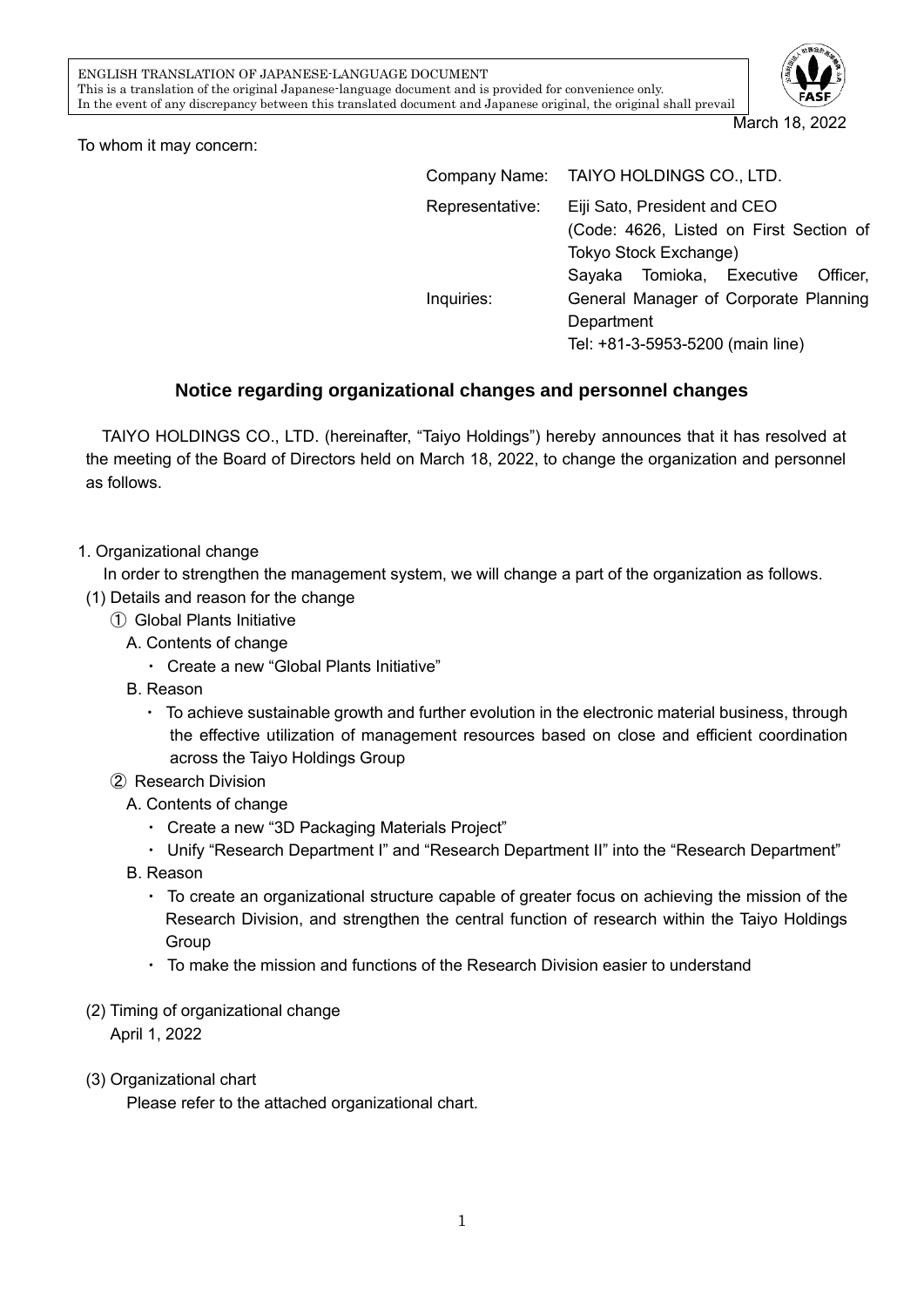#### 2.Personnel change (executive officer)

Dated April 1, 2022

| <b>New</b>                                                                         | Name          | Current                                                                                                                     |
|------------------------------------------------------------------------------------|---------------|-----------------------------------------------------------------------------------------------------------------------------|
| <b>Executive Officer</b><br>Taiyo Ink Vietnam Co., Ltd.<br><b>General Director</b> | Taisuke Ikeda | Taiyo Ink Vietnam Co., Ltd.<br><b>Director</b>                                                                              |
| Taiyo Pharma Co., Ltd. Director<br>Taiyo Pharma Tech Co., Ltd. Director            | Masato Mori   | Executive Officer<br>Taiyo Pharma Tech Co., Ltd. Director                                                                   |
| Taiyo Ink Vietnam Co., Ltd. Director<br>Taiyo Ink (Suzhou) Co., Ltd. Director      | Koji Kurihara | <b>Executive Officer</b><br>Taiyo Ink Vietnam Co., Ltd.<br><b>General Director</b><br>Taiyo Ink (Suzhou) Co., Ltd. Director |

# 3. Personnel change

#### Dated April 1, 2022

| <b>New</b>                                                                                                                                                                                                                                                        | Name            | Current                                                                                                                                                                                                                                                             |
|-------------------------------------------------------------------------------------------------------------------------------------------------------------------------------------------------------------------------------------------------------------------|-----------------|---------------------------------------------------------------------------------------------------------------------------------------------------------------------------------------------------------------------------------------------------------------------|
| <b>Managing Executive Officer</b><br>Officer (Global Plants Initiative)<br>Taiyo Ink Mfg. Co., Ltd. Director<br>Taiwan Taiyo Ink Mfg. Co., Ltd. Director<br>Taiyo Ink Mfg. Co., (Korea) Ltd. Director                                                             | Naohiro Arata   | <b>Managing Executive Officer</b><br>Taiyo Ink Mfg. Co., Ltd. Director<br>Taiwan Taiyo Ink Mfg. Co., Ltd. Director<br>Taiyo Ink Mfg. Co., (Korea) Ltd. Director                                                                                                     |
| <b>Managing Executive Officer</b><br><b>Research Division Senior Director</b><br><b>Research Division</b><br><b>Research Department Director</b><br><b>Research Division</b><br><b>Planning Department Director</b><br>Taiyo Fine Chemicals Co., Ltd.<br>Chairman | Hideyuki Goto   | <b>Managing Executive Officer</b><br><b>Research Division Senior Director</b><br><b>Research Division</b><br><b>Research Department I Director</b><br><b>Research Division</b><br><b>Planning Department Director</b><br>Taiyo Fine Chemicals Co., Ltd.<br>Chairman |
| <b>Research Division</b><br>3D Packaging Materials Project Director                                                                                                                                                                                               | Toshiyuki Ogata | <b>Research Division</b><br>Research Department II Director                                                                                                                                                                                                         |